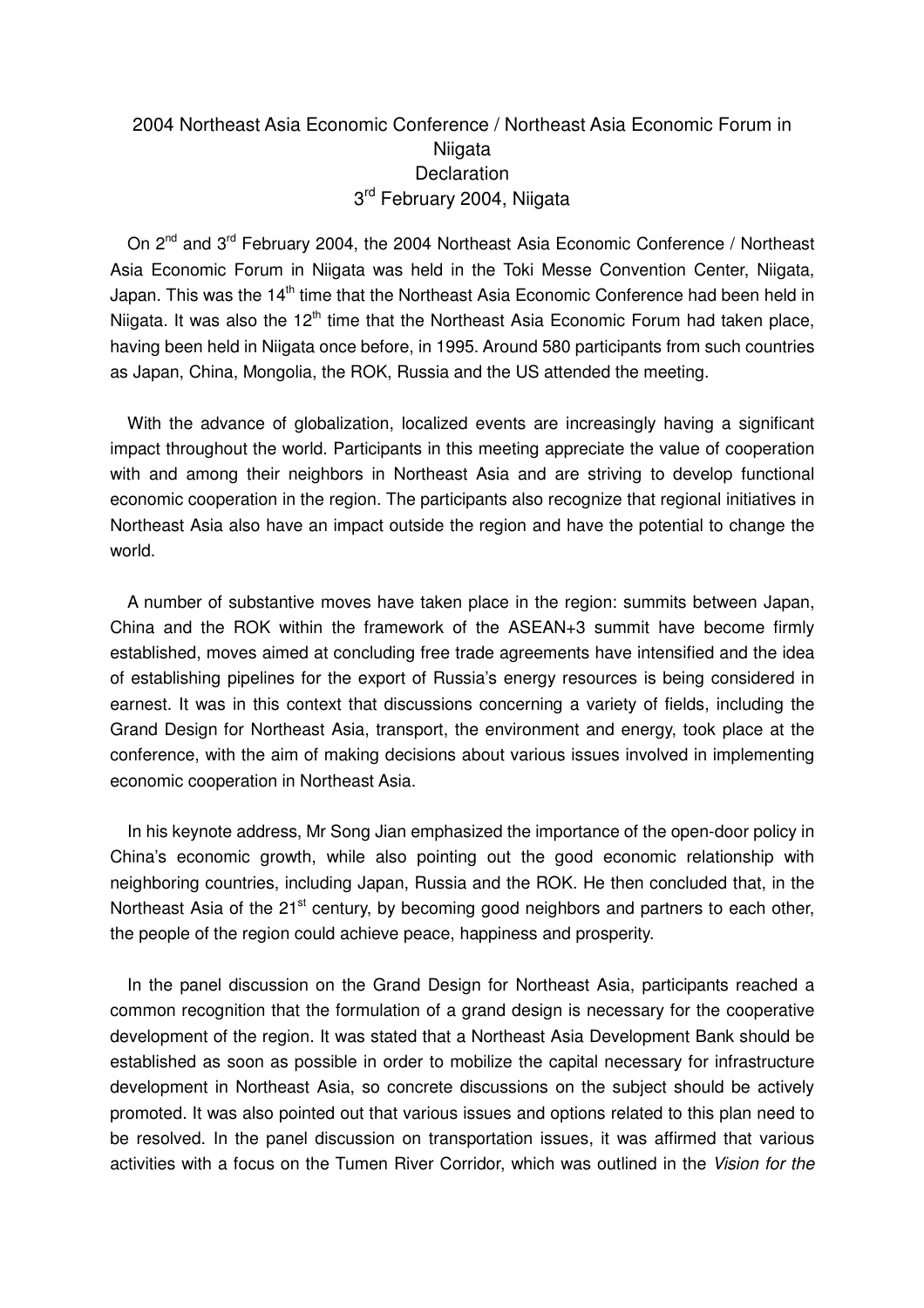Northeast Asia Transportation Corridors presented at the 2002 Northeast Asia Economic Conference, would be undertaken, in order to translate that vision into reality. In the meeting of environment experts, discussions focused on measures for applying the Kyoto Mechanisms for preventing global warming, given a situation in which international collaboration is being sought in order successfully to combine economic development with environmental conservation. In the panel discussion on energy issues, discussions focused on deregulation in the energy sector, environmentally friendly energy use, and a Northeast Asian gas pipeline, from the perspective of establishing an Asian energy community. The discussions in each field incorporated a great many valuable recommendations. (Please see the attached document for details of the main proposals.)

A number of related events were held in conjunction with the main conference, making it even more productive. In the 2004 Niigata Energy Forum, experts engaged in in-depth discussions of energy security and sustainable development in Northeast Asia, contributing greatly to the panel discussion on energy issues that was held during the main conference. Moreover, in light of the Northeast Asia Economic Conference's stated aim of providing opportunities for business exchange, the Northeast Asia Business Messe, which took place this year for the first time, has been of immense significance. In the same way, although it may seem unfitting for a multilateral conference to focus on individual cases, the problems facing individual countries and regions were discussed in the Investment Promotion Forum: Attracting Chinese Investors and Enterprises to Japan and the Individual Regional Trade and Investment Seminars; these sessions exemplified an approach that can best be described as "accumulating a number of specific examples of success based in the region, no matter how small they may be".

Amid the relentless march of globalization and regionalization, regional economic integration will undoubtedly progress in the long term. However, we can be certain that many obstacles and difficulties still litter the path to realizing the vision that all conference participants share for achieving economic cooperation and integration in Northeast Asia. It is in this context that we have hitherto broadened human networks and deepened collaboration between organizations, in order to strengthen physical integration and functional collaboration. The collaboration of the Northeast Asia Economic Conference and the Northeast Asia Economic Forum, which have both built up their own networks, in holding this meeting jointly has been of immense significance from the perspective of mobilizing a greater range of strengths and resources. What has been demonstrated here is a model in which synergy has been generated through flexible collaboration between multiple groups with a common goal, while these groups also maintain their individuality and continue to conduct their own activities.

Based on the foregoing knowledge, the participants in the 2004 Northeast Asia Economic Conference / Northeast Asia Economic Forum in Niigata hereby declare that they will continue this dialogue and will also translate these words into action in order to achieve common goals,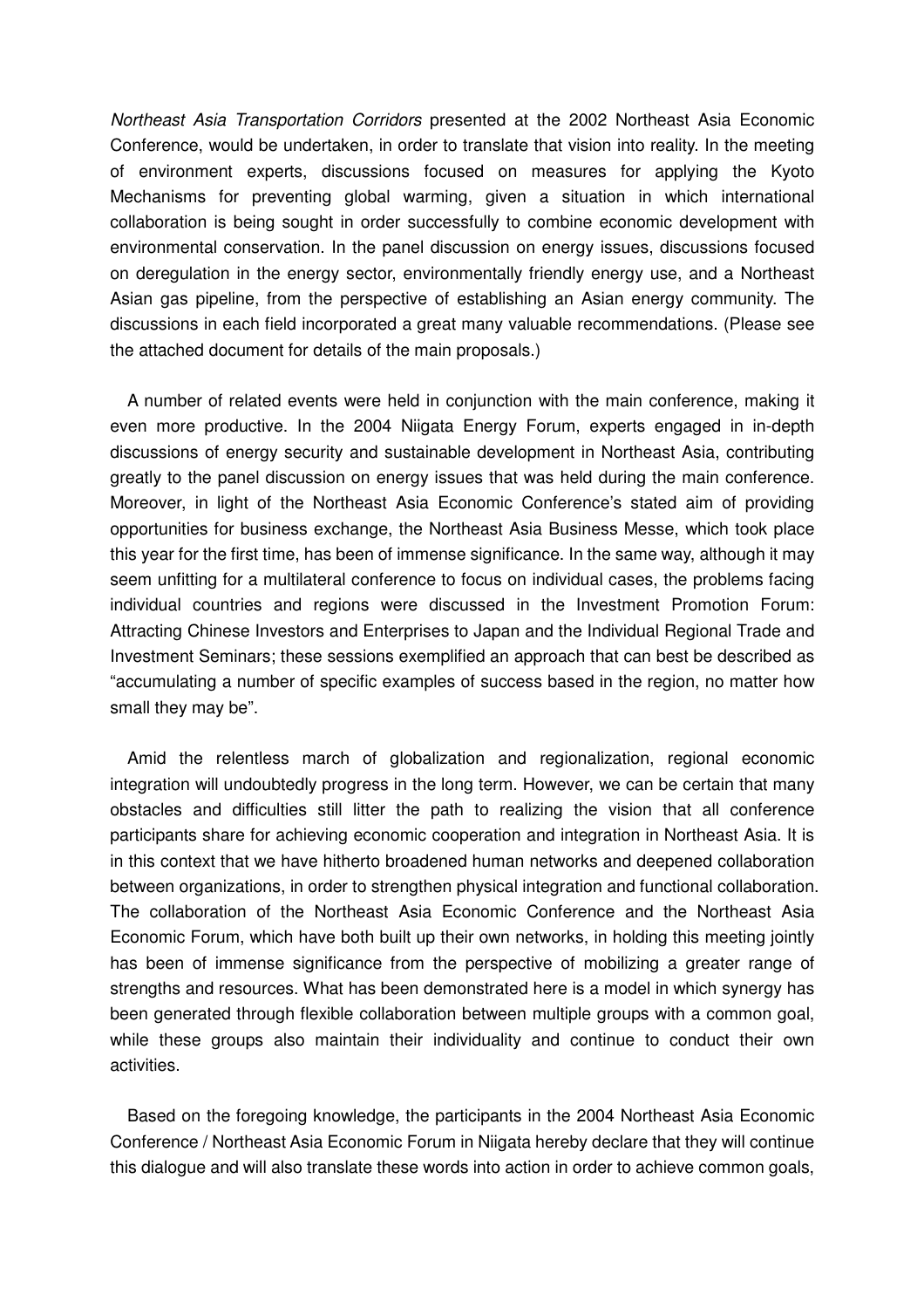striving to expand networks at multiple levels and identify the form that more effective cooperation should take.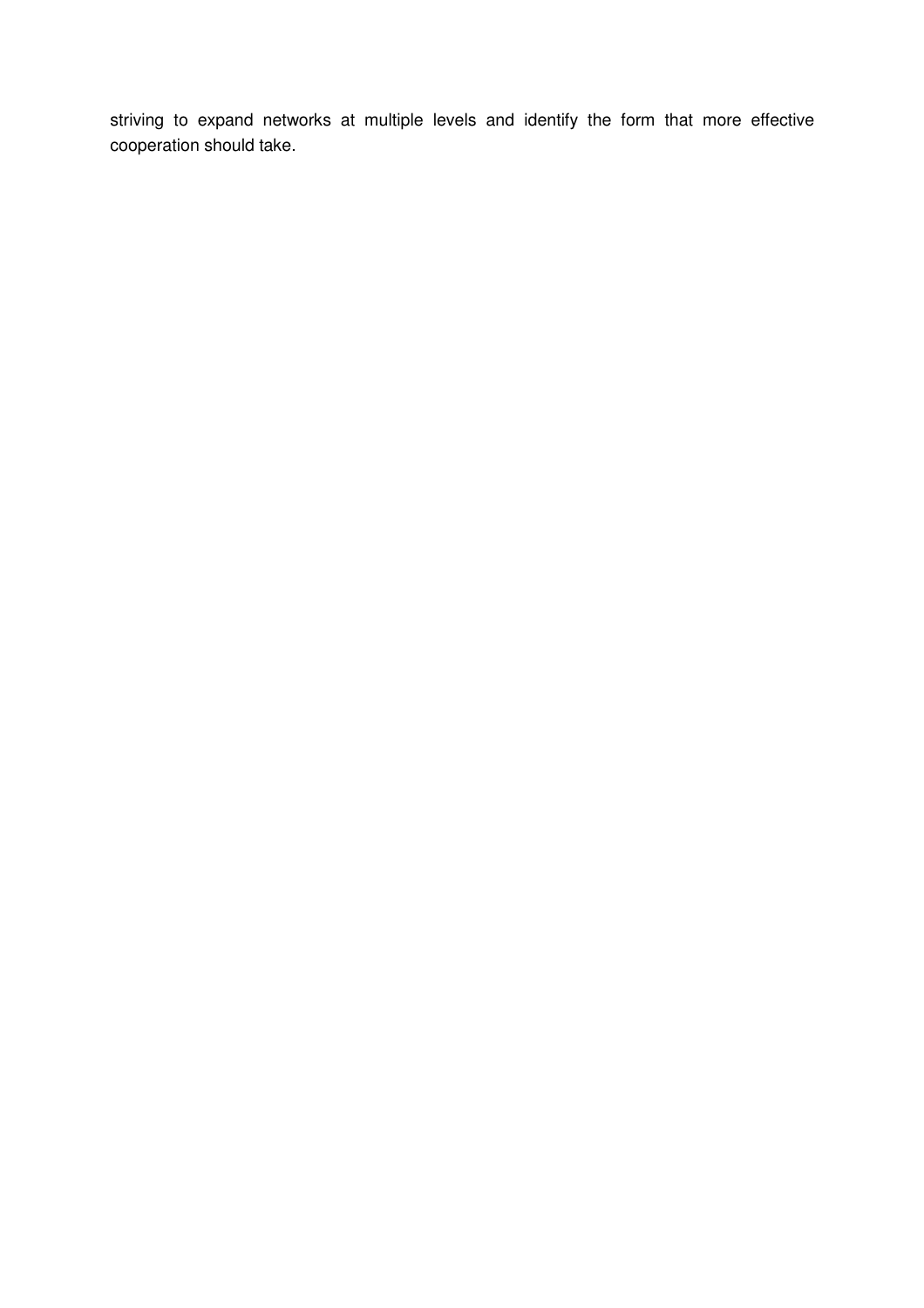# Proposals Made at the 2004 Northeast Asia Economic Conference / Northeast Asia Economic Forum in Niigata

3<sup>rd</sup> February 2004

#### Northeast Asia Economic Conference Organizing Committee

#### 【**The Grand Design for Northeast Asia**】

- In order to implement development activities in Northeast Asia in a more effective and systematic fashion, the Grand Design for Northeast Asian Economic Development should be formulated as soon as possible, in close collaboration with the countries and regions targeted by the Grand Design; coordination with each country and region should be undertaken and the necessary environment for its application to actual projects be put in place.
- In order to meet demand for the finance required for implementing the Grand Design for Northeast Asian Economic Development, we should actively endeavor to use existing, available sources of finance, such as international development finance institutions and the private sector, while also focusing on overcoming problems in promoting the vision for the Northeast Asia Development Bank.

## 【**Transportation**】

- With the aim of establishing one of the Northeast Asia Transportation Corridors, in the form of the Tumen River Transportation Corridor, smoother transport between railways, roads and ports should be realized and sea routes, such as those providing links with Japan and the ROK, should be improved. In addition, in order to implement tangible projects that will generate flows of people and goods, a group of relevant experts and practitioners should be formed; this group should concern itself with practical considerations and coordinate the various parties involved.
- With reference to the example of the Tumen River Transportation Corridor, it is necessary to propose specific initiatives and projects aimed at establishing each corridor and actively promote these. The Transportation Subcommittee should promote these moves.

## 【**The Environment**】

- In addition to exchanging opinions on the current status of environmental problems in each country and related issues, successive round-table meetings should be held with the participation of researchers and practitioners from each country, in order to seek possibilities for international environmental cooperation.
- These round-table meetings should examine the potential for creating frameworks for capacity-building that will utilize the Kyoto Mechanisms for preventing global warming, such as CDM and JI, as well as discussing the possibilities for building a network aimed at promoting eco-industry in Northeast Asia.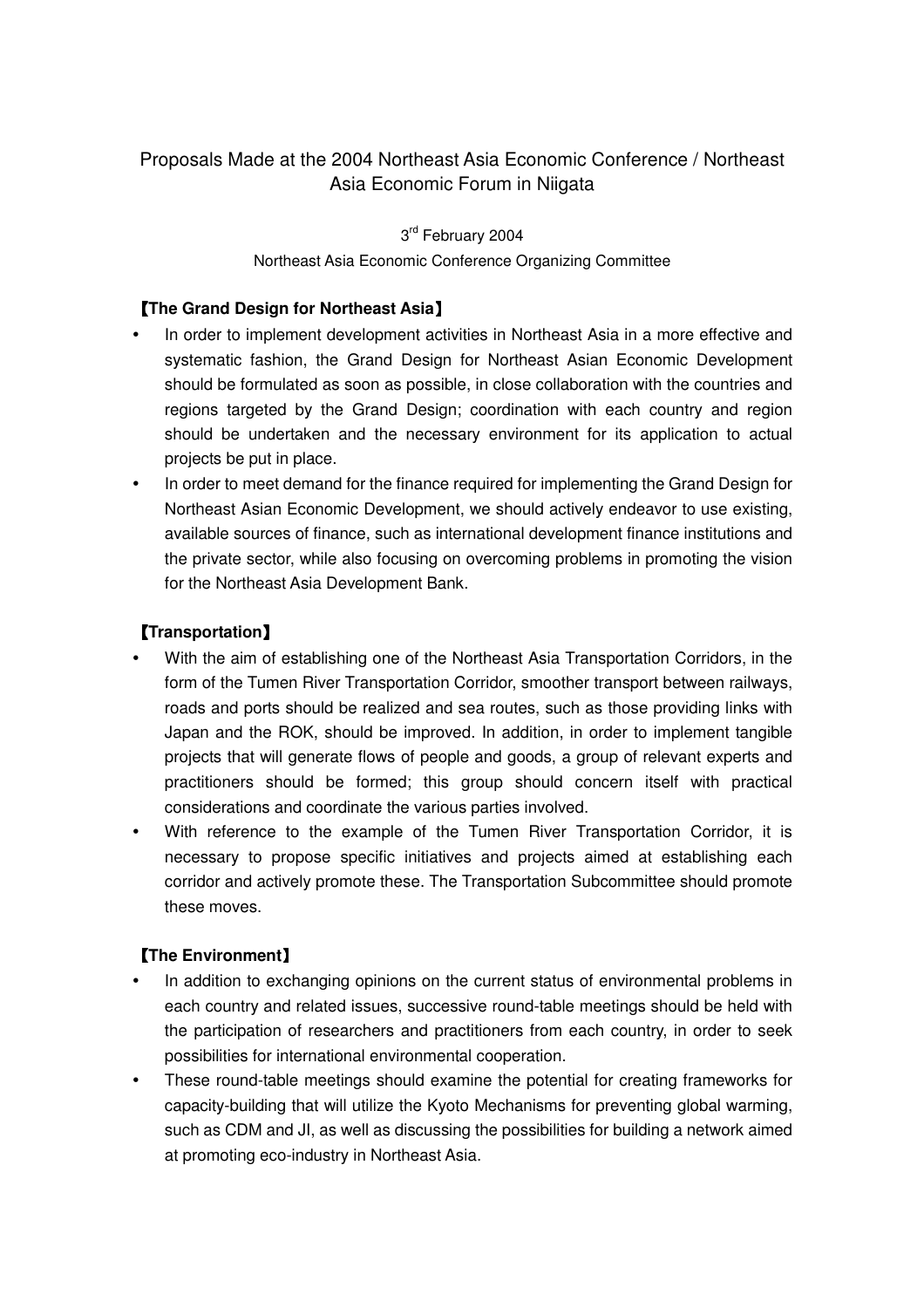# 【**Energy**】

 With the aim of forming a Northeast Asian energy community, the frequency and quality of dialogue between policy-makers, businesspeople and researchers should be increased.

## 【**Forum on Attracting Chinese Businesses to Niigata**】

• Participants in the forum on attracting Chinese businesses to Niigata believe that improving measures aimed at attracting foreign businesses to Japan is absolutely imperative in order to ensure a good balance of development between Japan and China. Accordingly, participants strongly advocate the formulation of policies dealing with soft infrastructure by local authorities, not to mention the governments and parliaments of both Japan and China, in order to attract international businesses.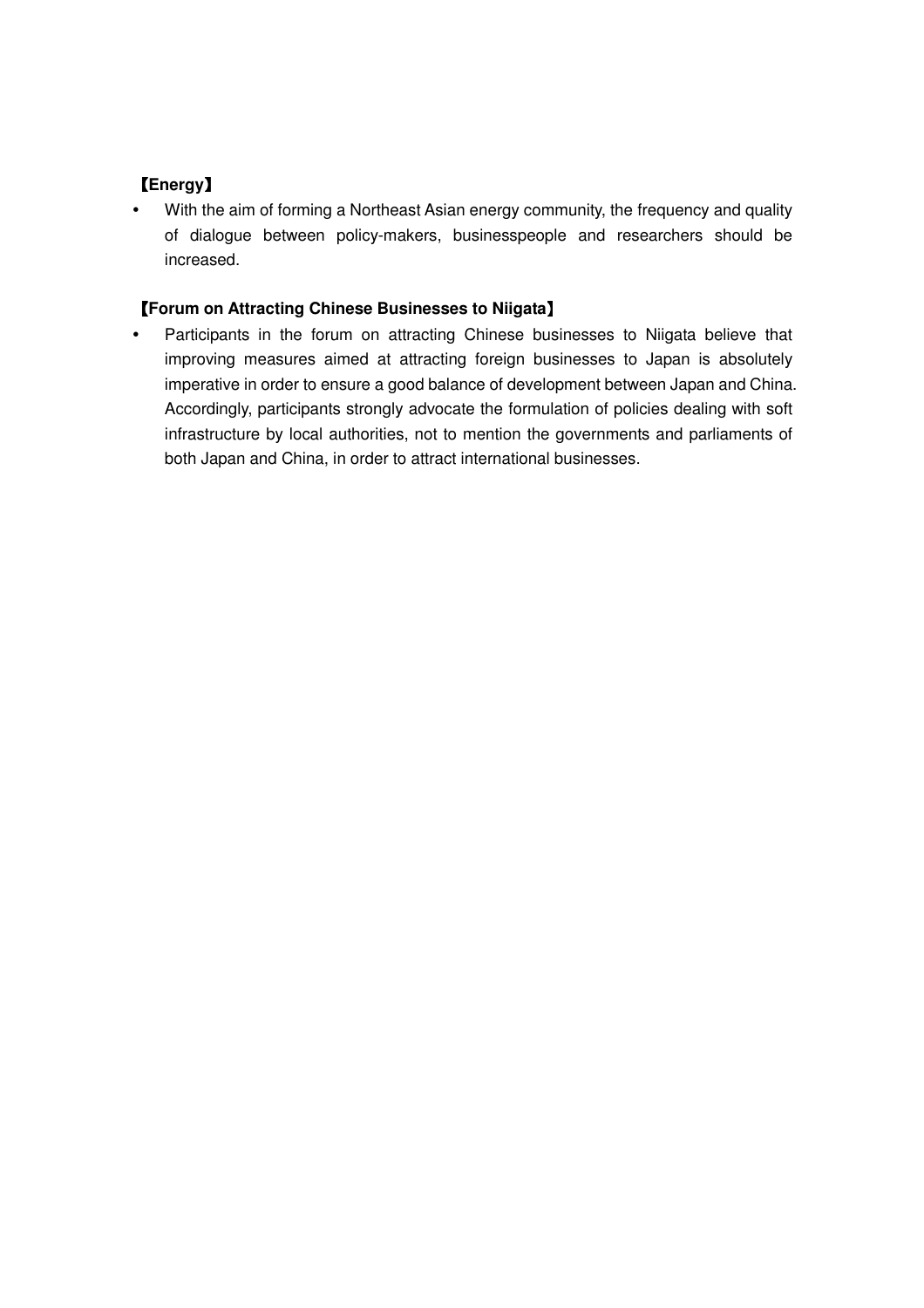# Review of the Main Proposals Made at the 2002 Northeast Asia Economic Conference in Niigata

3<sup>rd</sup> February 2004 Northeast Asia Economic Conference Organizing Committee

## 【**Transportation**】

- **The Transportation Subcommittee will work on realizing the Vision for the Northeast Asia** Transportation Corridors, which was presented at the 2002 Economic Conference, and aim to achieve an effective link-up between various transport networks, such as the European Transportation Corridor, and the Northeast Asia Transportation Corridors. In order to do this, the Subcommittee will make approaches to international institutions and relevant government departments in each country and region, with the aim of implementing specific projects; in addition, it will strengthen its ability to monitor discontinuities in border areas and publish the results of these surveys and other related information to users and other interested parties through a variety of media. In doing all this, the Subcommittee will continue its activities aimed at promoting and facilitating use of the transportation corridors.
	- **The members of the Transportation Subcommittee have exchanged opinions with representatives of UN/ESCAP and TINA (Transport Infrastructure Needs Assessment) in a variety of international conferences, thereby strengthening the cooperative framework. As a result, consideration is being given to incorporating the Northeast Asia Transportation Corridors into the Asian Transport Network being promoted by UN/ESCAP; in addition, UN/ESCAP is discussing the possibility of altering the format of the Asian Transport Network, in which each mode of transport is discussed separately, and shifting to something similar to the Northeast Asia Transportation Corridors, in which roads, railways and ports are integrated with each other.**
	- **The members of the Organizing Committee and the Transportation Subcommittee have explained the Vision for the Northeast Asia Transportation Corridors to international institutions and relevant departments in national and regional governments in Northeast Asia, and requested their cooperation and support in translating this vision into reality. With understanding of the transport corridors on the part of interested parties deepening and awareness increasing, the Hunchun – Makhalino railway, which links China and Russia in the Tumen River Transportation Corridor, has officially begun running and discussions are taking place between China and Mongolia regarding the connection of the two countries' railways.**
	- $\blacktriangleright$  **The Subcommittee has continued its activities aimed at promoting and**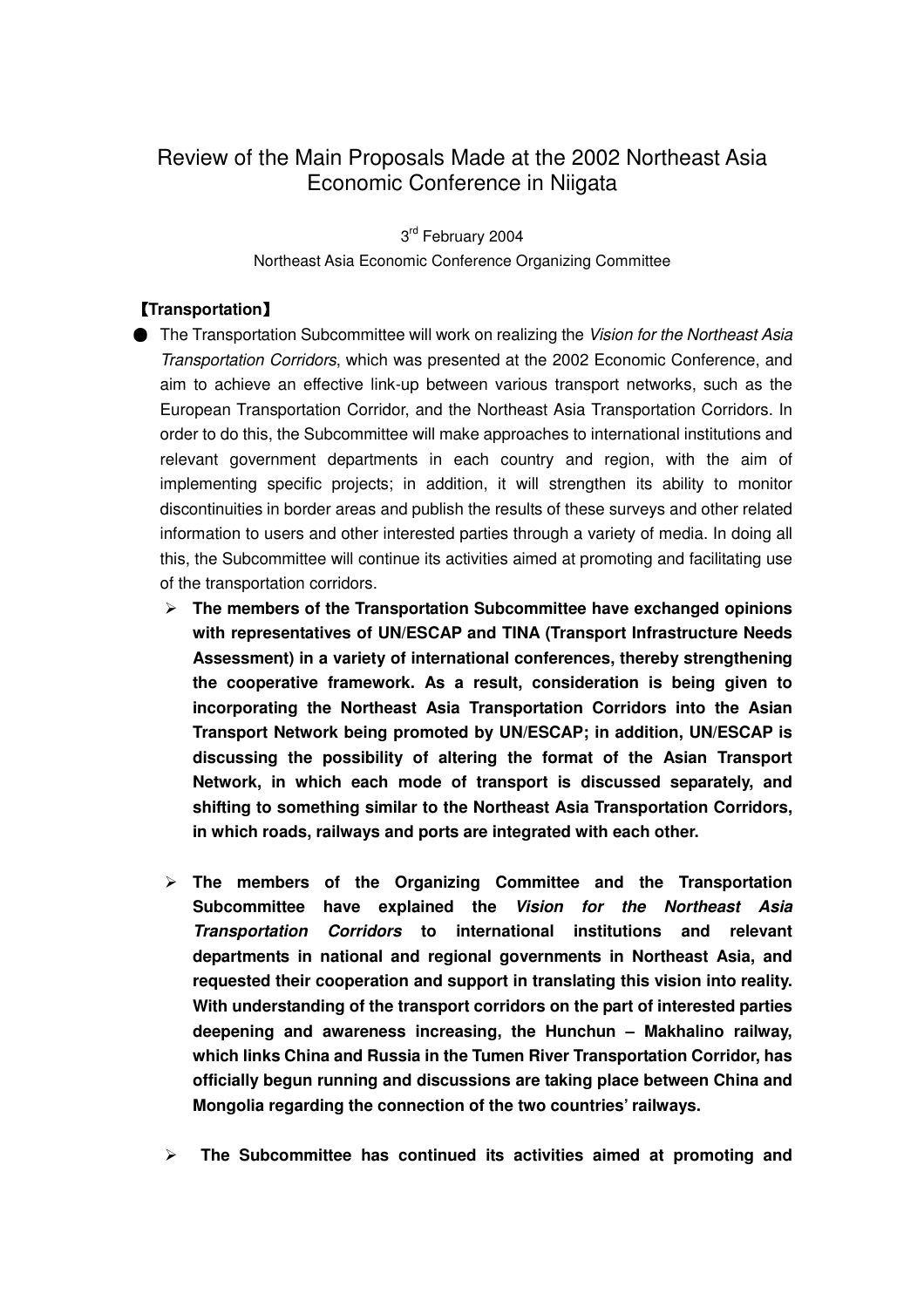**facilitating use of the corridors; these activities include holding the Tokyo Symposium on the Northeast Asia Transportation Corridors (7th February 2003) and the Hunchun Forum on the Tumen River Transportation Corridor (21st & 22nd October 2003), and disseminating up-to-date information about the transportation corridors via newspapers, magazines and the internet. In doing so, it has increased interest in the Northeast Asia Transportation Corridors on the part of consignors and people involved in the transport industry.** 

#### 【**Regional Cooperation**】

- Participants in the meeting of regional cooperation experts asserted the importance of international cooperation that contributes to social development at the regional level, as seen in the cooperation between Niigata Prefecture and Heilongjiang Province in the field of medical technology, in order to achieve sustainable, stable social development in Northeast Asia.
	- **The proposed Niigata-Heilongjiang-Harbin Medical Technology Cooperation Project and Paving Technology Cooperation Project for Cold Areas of Heilongjiang Province were accepted by the Japanese government and received the accolade of being adopted as JICA Grassroots Technological Cooperation Projects in 2002. In addition, the UN showed an interest in these projects and a researcher from ERINA had the opportunity to deliver a report at the UN's Global Forum in Mexico in November 2003.**
	- **►** Both projects are currently receiving tens of millions of yen in ODA funding **under a three-year plan; they are being implemented with the involvement of regional society as a whole, as well as such implementing bodies as specialist research institutions, educational institutions and NGOs, and are having a significant social impact.**
- In order to strengthen international policy collaboration at the regional level, ERINA and institutes of social sciences in China's three northeastern provinces will promote joint Sino-Japanese research through the conclusion of an academic exchange agreement.
	- **In 2002, an academic exchange agreement was concluded between ERINA and institutes of social sciences in China's three northeastern provinces and this has been put into operation with the dispatch of researchers to partner institutions and the implementation of joint research. In particular, in fiscal 2003, the Ministry of Foreign Affairs commissioned the institutions concerned to conduct research into policies for attracting Chinese companies to Japan; the mid-term report into this research attracted a great deal of interest from the Japanese government, Heilongjiang Province, Niigata Prefecture and Niigata City, and policies are being formulated as a**